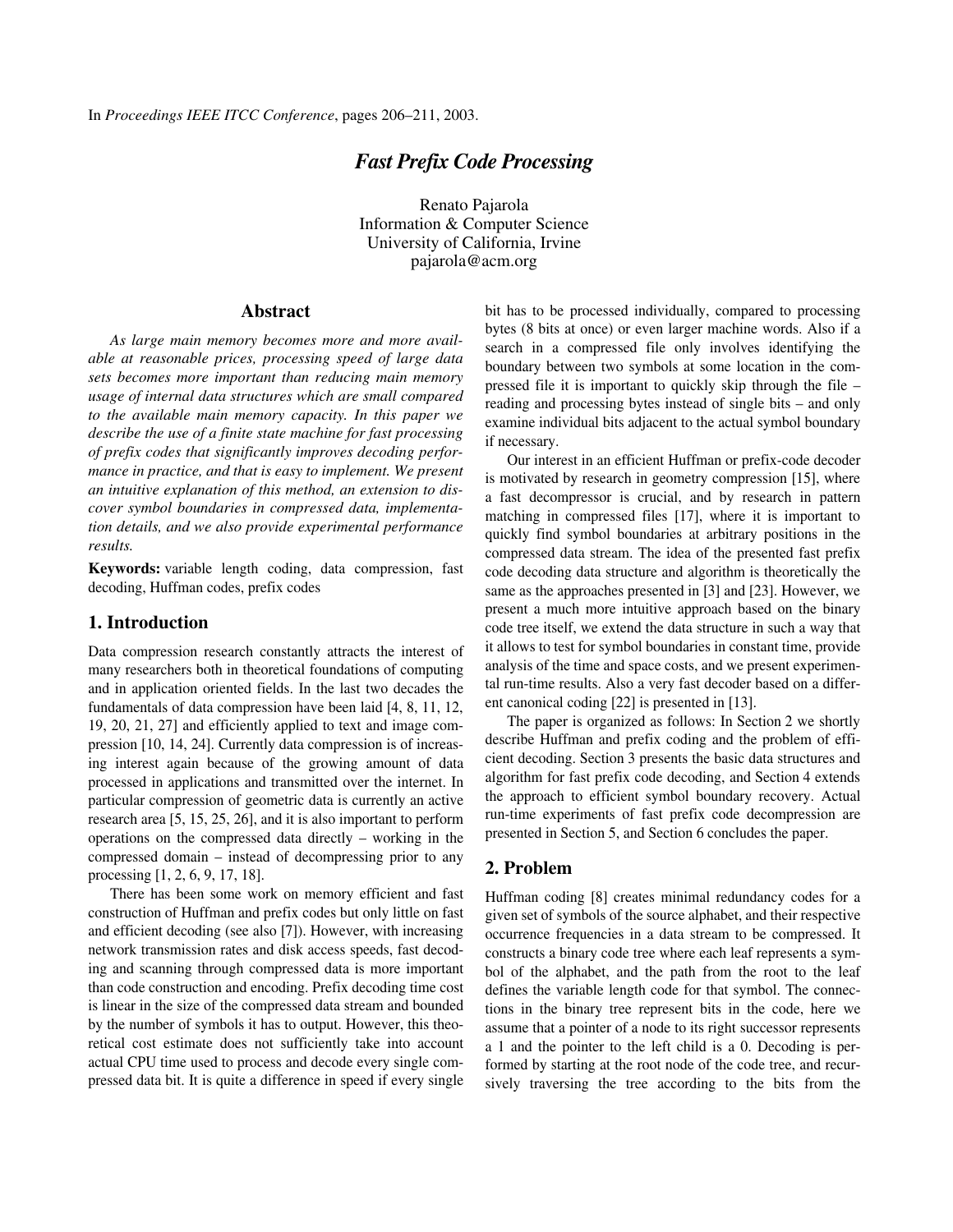compressed input data stream, i.e. going to the left child for a 0 and going right for a 1, until reaching a leaf node which signals that a certain symbol has been fully decoded. Generally this involves testing every single bit and branching in the tree accordingly.

The basic Huffman code data structure is a binary tree with no other information in the inner nodes than two pointers to the left and right child nodes, and the leaf nodes only storing the source symbol corresponding to the binary code represented by the path from the root node to this leaf node. For *m* source symbols in the alphabet the binary code tree has *m*-1 inner nodes and *m* leaf nodes, thus storage cost is O(*m*). A theoretically optimal decoding algorithm starts at the root node, tests a single bit and branches accordingly to the left or right child node until a leaf node is reached. At the leaf node the stored source symbol is outputted, and the decoding process is reset to the root node. Therefore, decoding cost is linear  $O(n)$  in the number of bits  $\overline{n}$  of the compressed data stream.

While theoretically optimal, bit-wise processing is obviously not optimal with respect to actual hardware architectures. Due to parallelism in digital logic design, microprocessors can process multiples of bits (i.e. bytes) as fast as individual bits. For example, although the theoretical cost of reading data sequentially bit per bit is the same as reading bytes, actual hardware implementation makes reading bytes up to 8 times faster. Such constant speed-up factors which are theoretically negligible, nevertheless are very important in practical implementations. In this paper we address this problem of improving actual CPU processing time of prefix codes for decoding and retrieving symbol boundaries in the compressed data stream.

### **3. Fast prefix code decoding**

Considering the basic binary code tree data structure and decoding algorithm outlined in the previous section it is clearly required to take into account every single bit during the decoding process. Not considering any particular bit for decoding will result in a non-deterministic traversal of the binary code tree. However, to speed up decoding performance we want to read and process the data by multiples of bits, i.e. bytes or larger words, to take advantage of microprocessor architectures, and reduce most of the testing for the tree traversal. In this section we show how a binary code tree can be enhanced for word-wise tree traversal for improved decoding performance.

Given a current node in the binary code tree and a sequence of bits from the compressed data stream, the resulting end-node from traversing the tree according to these bits is defined uniquely by actually traversing the binary code tree itself bit by bit, and restarting at the root node whenever reaching a leaf. Thus for a fixed size sequence of bits, and a start-node in the

binary code tree, all possible end-nodes can be precomputed as shown in Figure 1 and stored in a node transition table as shown in Figure 2. Note that leaf nodes have all the same node transition table as the root. For a fixed word size of  $k$  bits,  $2^k$ possible bit sequences or node transitions must be considered at every node. This allows us to *jump* efficiently from any node to another in the code tree by processing multiple bits simultaneously instead of single bits.



**FIGURE 1.** Binary prefix-code tree with node transitions using a word size of 2 bits for the codes  $A=00$ ,  $B=01$  and  $C=1$ .

|             |   | words  |                         |    |                |  |  |  |
|-------------|---|--------|-------------------------|----|----------------|--|--|--|
|             |   | 00     | 01                      | 10 |                |  |  |  |
| start-nodes | 0 | 3      | 4                       |    | 2              |  |  |  |
|             |   |        | $\overline{\mathbf{c}}$ |    | $\overline{c}$ |  |  |  |
|             | 2 | 3<br>3 | 4                       |    | 2              |  |  |  |
|             | 3 |        | 4                       |    | 2              |  |  |  |
|             |   | 3      |                         |    |                |  |  |  |



The presented data structure, binary code tree with node transition table, is not sufficient for decompression. Besides all possible node transitions for arbitrary bit-sequences, also the output symbols have to be known for every node transition. Any node transition may implicitly pass one or multiple times through a leaf of the binary code tree. For every visit of a leaf node, even implicitly given by a node transition, a decoded source symbol can be outputted. In the example of Figure 1, if starting from node 1 and reading the 2bit-word 01 we end up in node 2, however, we also decoded the symbols A and C as we implicitly passed through leaf node 3 (symbol A) and explicitly ended in leaf node 2 (symbol C). Decoded symbols, if any, can be captured for every node transition in a *symbol output table*. Similar to the node transition table, this table can be constructed by a bit-wise traversal of the binary code tree, initializing the traversal at the start-node for each node transition and restarting at the root node whenever reaching a leaf. An entry in the symbol output table for a given node transition consists of all source symbols corresponding to leaf nodes that have been traversed for this node transition. Figure 3 depicts the symbol output table for the same encoding and binary code tree as used in Figure 1.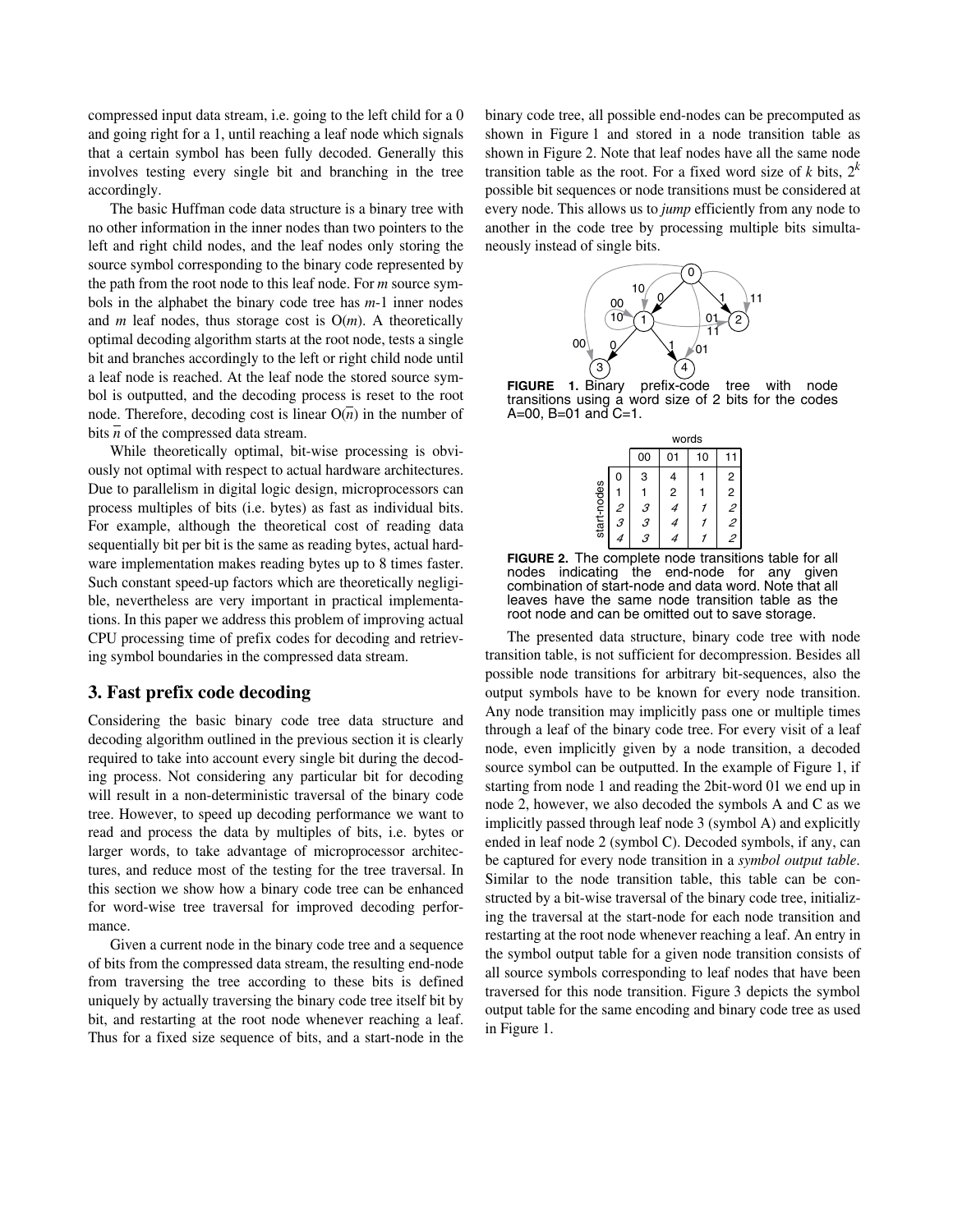| from node | word | symbols |
|-----------|------|---------|
| ი         | 00   |         |
| 0         | 01   | В       |
| 0         | 10   | C       |
| ი         | 11   | C, C    |
|           | 00   |         |
|           | 01   | A, C    |
|           | 10   | R       |
|           |      | B, C    |

**FIGURE 3.** Table listing the output symbols for every node transition. Note that the leave nodes are identical to the root node and can be omitted.

The decoding procedure is very simple and outlined in Algorithm 1 below. Using the given data structures described above, the decoder can process the compressed data stream reading multiple bits in one step, and update the current position in the binary code tree according to the node transition table. Prior to actually updating the current node, the output symbols have to be determined from the symbol output table and written to the output stream. Note that the binary code tree itself is not used anymore in this algorithm, the node transition table and output table fully specify the decoding process. However, the binary code tree is needed to construct the two tables at initialization in a preprocessing step as indicated above. In Algorithm 1, InputStream and OutputStream refer the file objects that read from and write to files, and Code Tree is an object that stores the node transition and symbol output tables as two-dimensional indexed arrays.

```
PROCEDURE Decode (in: InputStream; out: Output-
Stream; code: CodeTree);
VAR byte: Byte; cur: Node;
BEGIN
   cur := code.root;
   WHILE NOT in.EOF() DO
     byte := in.readByte();
     out.print(code.outputSymbols[cur][byte]);
      cur := code.nextNode[cur][byte];
  END;
END Decode;
```
**ALGORITHM 1.** Pseudocode for the fast prefix code decoding algorithm using bytes. CodeTree is the data structure with the transition and symbol output tables.

**Lemma 1** *Using the node transition and symbol output tables, Algorithm 1 correctly decodes a bit stream of prefix codes in*  $O(n+n)$  *time with respect to the compressed file size n and the number n of actually encoded symbols in the bit stream. (Node transition and symbol output tables are derived from the same binary code tree that generated the prefix codes in the bit stream.)*

**Proof** Correctness of the decoding algorithm follows from the construction of the data structures. Due to the construction of the node transition table which incorporates all possible  $2<sup>k</sup>$  bit combinations of a fixed word size *k* at every node, the word based traversal of the binary code tree is guaranteed to be correct. Also due to the construction of the symbol output table which records for every possible node transition all symbols that have been decoded passing through a leaf node of the

binary code tree, the decoding algorithm finds all encoded symbols.

Reading the input stream requires  $O(n)$  time in the whileloop. Processing a byte requires constant time to determine the next node in the binary code tree using a table look-up in the node transition table. Constant time is also required to find the corresponding entry in the symbol output table, however, outputting the symbols requires time proportional to the number of symbols, amortized over the entire input stream  $O(n)$  time. Thus the overall time cost is  $O(n+n)$ .  $\square$ 

Note that the theoretical optimal running time  $O(n)$  of a bitwise traversal of the binary code tree actually incorporates also outputting  $O(n)$  symbols. However, since  $\overline{n}$  is the number of bits in the compressed data stream, and because no more than one symbol can be decoded per bit  $(n \times n)$ , the overall running time is linear in  $\overline{n}$ . Although theoretically bounded by  $O(\overline{n}+n)$ , since constant factors are omitted, the presented algorithm practically runs much faster. This is due to the fact that reading and decoding the bits – traversing the binary code tree – from the input data stream exactly requires  $\overline{n}/k$  steps compared to  $\overline{n}$ steps for a bit-wise tree traversal, a speed-up factor of *k* for traversing the binary code tree. Additionally to reading and decoding,  $O(n)$  time is required to output the *n* decoded source symbols. Experimental results are reported in Section 5.

The proposed algorithm does not need the actual binary code tree, however, requires main memory storage space for the node transition and symbol output tables. For a given set of *m* source symbols in the alphabet, and a word size of *k* bits the node transition table is of size  $O(m \cdot 2^k)$ , and the symbol output table has a worst case space cost of  $O(m \cdot 2^k \cdot k)$  since at most *k* symbols may be decoded by a bit-sequence of length *k* for prefix codes. For a fixed constant word size *k* the storage requirement is thus linear in the number of symbols *m* in the source alphabet. The node transition and symbol output tables do not have to be stored along with the compressed bit stream as they can be reconstructed in a preprocessing step before decoding.

## **4. Recovering symbol boundaries**

Processing compressed data files by words instead of bits is not only important for raw decompression speed but also when the task is to quickly skip through the compressed file and stop at a certain position. In particular, in [17] the problem was to sequentially read the compressed data, without actually decompressing it, and keeping track of how many symbols have been encountered at any given position. Furthermore, it was also required to stop at any arbitrary position in the compressed data stream, and to know where the last symbol ended in the bit stream relative to the stopping position.

The basic method for fast processing of the compressed data stream has already been outlined in the previous section. Additionally, it is required to know the number of symbols encoded in the bit-stream up to the current position, and the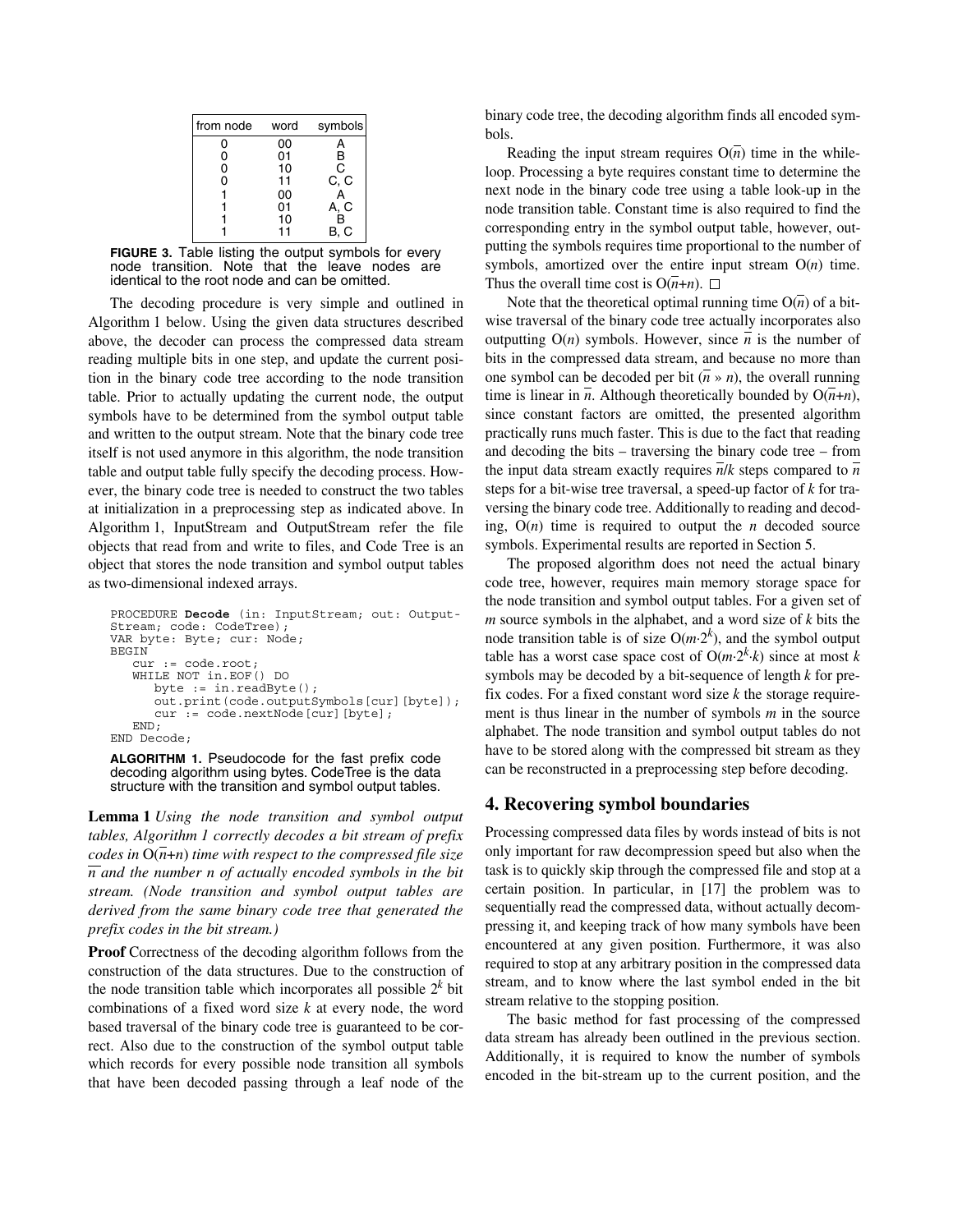ending of the last complete symbol code. Note that the maximal number of symbols encoded in *k* bits is *k*. Therefore, a bit-field of size *k* is sufficient to indicate symbol boundaries of variable length codes within a word of size *k* bits. The bit-field actually records every passing of a leaf node with respect to a bit-wise code tree traversal. Such a bit field is required for every node transition to allow recovery of the bit-positions where the skipped encoded symbols end in the last word that has been processed. This bit-field can be recorded in a table (see also Figure 4) similar to the symbol output table presented in the previous section. Furthermore, to count the encoded symbols without actually decoding them, the activated bits in the symbol ending bit-field could be counted for every node transition. However, an additional integer entry per node transition that stores the number of bits that are set in the bit-field provides faster access to this information, see also Figure 4.

| from node |    | word endings field | - # |
|-----------|----|--------------------|-----|
|           | 00 | 0,11               |     |
|           | 01 |                    |     |
|           | 10 |                    |     |
|           | 11 |                    | 2   |
|           | 00 | [1,0               |     |
|           | 01 |                    | 2   |
|           | 10 |                    |     |
|           |    |                    |     |

**FIGURE 4.** The bit field of the third column indicates symbol endings in the processed word for a particular node transition. The last column represents the number of encoded symbols that ended in the word that has been read.

The following Algorithm 2 shows fast scanning through a compressed file without decompressing and outputting any decoded symbol, however, counting the source symbols that have been encoded. It also shows how to determine in constant time whether and where a symbol ended in the last word that has been read. Note that Algorithm 2 can be extended to include an application dependent stopping criterion such as for example stopping after *m* symbols. In addition to Algorithm 1, the CodeTree data structure includes two additional twodimensional arrays to get the information on the number of encoded symbols, and the symbol boundaries for each node transition.

**Lemma 2** *Algorithm 2 processes the compressed bit-stream in*  $O(\overline{n})$  *time with respect to the compressed file size*  $\overline{n}$ *. It correctly counts the encoded symbols, and reports the last bit of the last entirely represented symbol in the compressed bit stream with respect to the stopping position.*

**Proof** Reading the input stream requires  $O(n)$  time in the while-loop. Updating the current node in the binary code tree requires constant time for a node transition. Furthermore, also updating the symbol count and keeping track of the current bitfield are performed in constant time per node transition, both operations only require a table look-up. After halting the file processing, at most *k* steps are required using a word size of *k* bits to find the ending of the last entire symbol in the current bit-field, and *k* is an implementation dependent constant. Thus the overall time cost is  $O(n)$ .

The algorithm is correct since for each possible node transition the bit-field records all endings of symbols in the *k*-bit word of the node transition, thus also the derived symbol counter per node transition is exact.  $\Box$ 

The theoretical running time  $O(n)$  is optimal, however, the actual number of steps performed in the while-loop is only  $\overline{n}/k$ for a compressed bit stream of  $\overline{n}$  bits. Note that in practice this is much faster than decoding the prefix code bit by bit which would require actually  $\overline{n}$  steps. The storage requirement of the bit-field table is  $O(m \cdot 2^k \cdot k)$ , which for a fixed constant *k* is linear in the number *m* of symbols in the source alphabet.

```
PROCEDURE Counting (in: InputStream; out: Out-
putStream; code: CodeTree);
VAR count, n, i: Integer; field: BitField; 
byte: Byte; cur: Node;
BEGIN
   cur := code.root;
   count := 0:
   n := 0;
   WHILE NOT condition to stop DO
      byte := in.readByte();
      INC(n);count := count +
         code.numberOfSymbols[cur][byte];
      field := code.endingsField[cur][byte];
      cur := code.nextNode[cur][byte];
   END;
   out.print(count, " symbols encoded so far");
       i := 8;
   WHILE NOT field[i] DO DEC(i) END;
   IF i > 0 THEN
      out.print("last symbol at ", (n-1)*8+i,
         "-th bit in data stream");
   ELSE
      out.print("no symbol ends in last word");
   ENDIF;
END Counting;
```
**ALGORITHM 2.** Pseudocode for fast counting and symbol boundary test. The CodeTree data structure is enhanced with the described endings bit-field and symbol counts for every node transition.

#### **5. Experiments**

We conducted several experiments using various data types, and sources. The main purpose is to show the decoding time performance improvement of the presented prefix codes decoding algorithm compared to standard bit-wise decoding. For reference, we also included comparisons to the *pack* and *unpack* programs, available on unix machines, which are based on canonical Huffman codes [22], and which are known to be very fast Entropy coders (see also [28] for comparisons among several compression methods). All tests were performed on a SGI O2 workstation with a 300MHz MIPS R12000 microprocessor running an IRIX 6.5 operating system.

The first experiment presented in Table 1 reports decoding time performance of a bit-wise Huffman decoder, called HBit, compared to our word based approach, called HByte, and compared to the unpack program. HByte uses a word size *k* of 8 bits. The data structures holding the Huffman code tree in HBit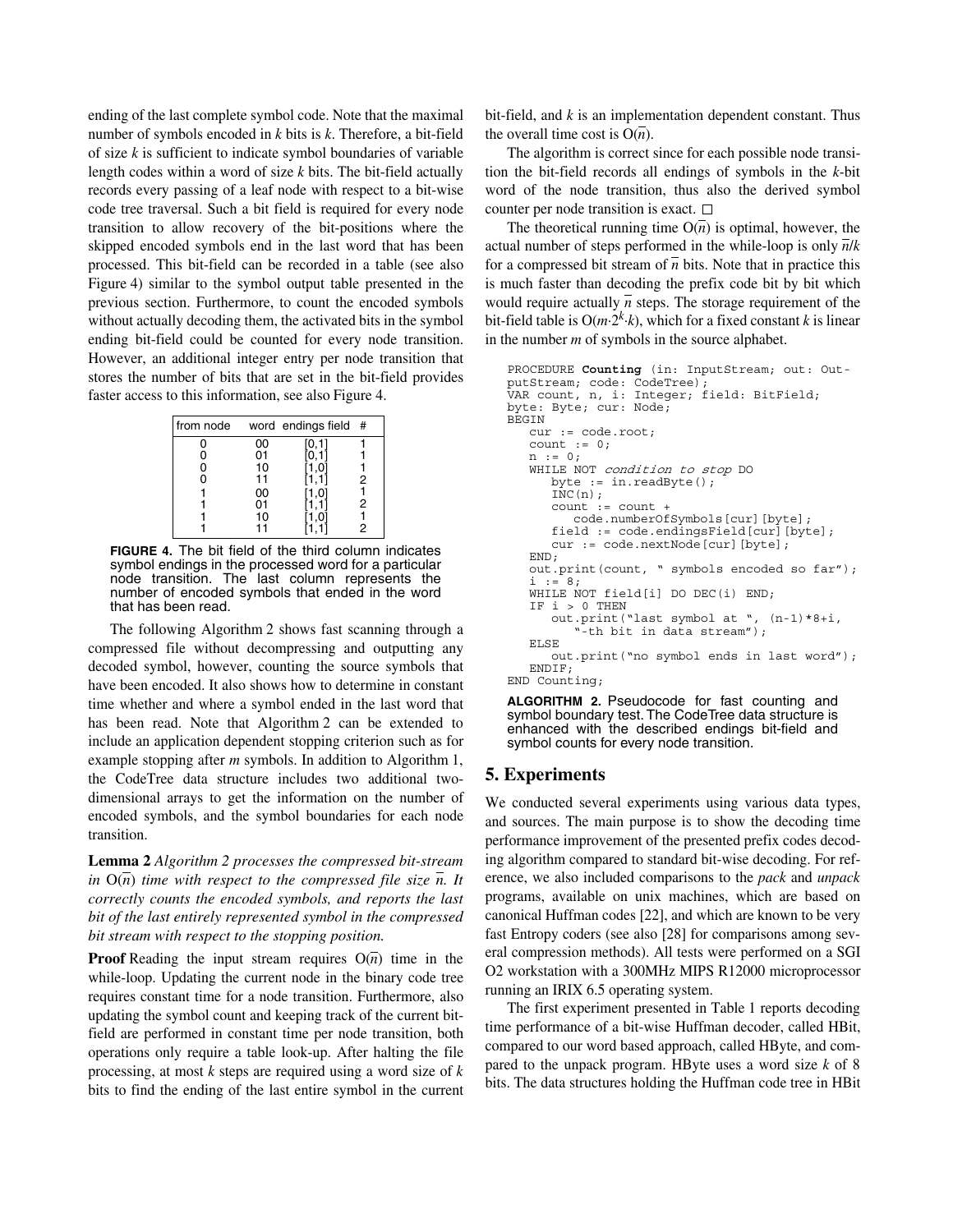are three integer arrays for the left, right and parent relations of the nodes in the binary code tree, and decoding is performed traversing this tree top-down starting at the root for every variable-length symbol. The node transition information for HByte is maintained in a table of nodes with each having an array of node transition records. A node transition record consists of two integers for the next node and the number of symbols, and a list of output symbols. The decoding performance is improved by a factor between 4 and 5, and our approach is also competitive in decoding speed with unpack. As expected, efficiency in terms of compression ratio is equal to the pack program.

**TABLE 1.** Decompression time performance, and compression efficiency.

| <b>Files</b> | <b>HBit</b> |                   | <b>HByte Unpack</b> | <b>Size</b> | Compressed   Packed |       |
|--------------|-------------|-------------------|---------------------|-------------|---------------------|-------|
| Binary       |             | $0.25s$   $0.07s$ | 0.09s               | 268K        | 177K                | 178K  |
| Man pages    | 5.59s       | 1.32s             | 1.53s               | 5782K       | 3555K               | 3554K |
| <b>PDF</b>   | 1.05s       | 0.28s             | 0.28s               | 754K        | 728K                | 729K  |
| Postscript   | 2.8s        | 0.62s             | 0.74s               | 2860K       | 1847K               | 1847K |

Note that Table 1 does not include set-up time of the HBit and HByte decoders for constructing or loading the binary code tree. The decompression time that includes loading of the code tree data structures are 0.3s, 5.8s, 1.2s and 2.9s for HBit, and 0.1s, 1.38s, 0.33s and 0.68s for HByte. Thus even if the data structures have to be read from disk, the decoding performance of HByte is still competitive to unpack, and highly superior to the bit-wise Huffman decoder.

Compared to a binary prefix-code tree, the presented decoding approach imposes a significant space overhead for the node transition tables which is inefficient for fairly small files, and in the case that every file uses different variable-length codes. For large files, or environments where the same variable-length codes are applied to multiple files the proposed method is very efficient. An uncompressed binary representation of the node transition tables used in the experiments above requires 640K bytes. However, using unix *gzip* compression, a LZ77 [11] implementation, the node transition table only needs 156K bytes and can be loaded and decompressed in 0.07s, almost as fast as loading the uncompressed tables which takes about 0.05s. For larger files such as the man pages example, this enlarges the compressed file insigificantly to 3711K, and decoding in 1.39s, including reading and decompressing the node transition table, is still faster than the unpack program in that case. Note that the tables do not necessarily have to be transmitted in case of a network communication because they can efficiently be reconstructed by sender and receiver from the binary code tree, which requires only 2 bits per node to encode it.

Entropy coders are most efficient for prediction error coding as widely used in image compression. We used the approach presented in this paper in our work [16] to speed up

the overall decompression performance of decoding compressed progressive triangle meshes [15] by a factor of two. Efficient image and geometry compression methods using prediction error coding generate prediction error frequency distributions that are exponentially decreasing with larger errors. Such prediction error distributions are very similar to the Laplace distribution  $L_v(x) = (1/\sqrt{2}v)e^{-\sqrt{2}/v|x-\mu|}$  with variance  $υ$  and mean  $μ$  (0 for symmetric error distributions). Figure 5 shows the Laplace distribution for variances 0.7, 0.3, and 13.0.



In our second experiment reported in Table 2, we applied the presented fast decoding method to random numbers generated according to the Laplace distribution  $L_v(x)$ . This experiment simulates the use of the presented approach in a prediction error coding system as used in image and geometry compression. The simulation generated 1'000'000 random numbers for various Laplace distributions with variances  $\upsilon$ ranging from 0.01 up to several hundreds. The performance improvements vary from a factor of 2 for very large variances (extremely flat distributions) to a factor of 9 for small variances (very skewed distributions). As with compression efficiency, the decoding speed improvements increase with smaller variances (which is equal to better approximation accuracy of prediction calculations in prediction error coding).

**TABLE 2. Prediction error coding** decompression time performance.

| Method $ 0=0.03 0=0.6 0=1.7 0=13.2 0=99.5 $ |                                               |  |  |
|---------------------------------------------|-----------------------------------------------|--|--|
|                                             | HBit   0.67s   1.0s   1.17s   2.15s   2.87s   |  |  |
|                                             | HByte   0.08s   0.15s   0.17s   0.75s   1.16s |  |  |

## **6. Conclusions**

As large main memory becomes more and more available at reasonable prices, processing speed of large data sets, i.e. from secondary storage, becomes more important than techniques for memory efficient internal data structures which are small compared to the available main memory size. The proposed fast prefix code decompression method significantly improves decoding performance at the expense of main memory usage.